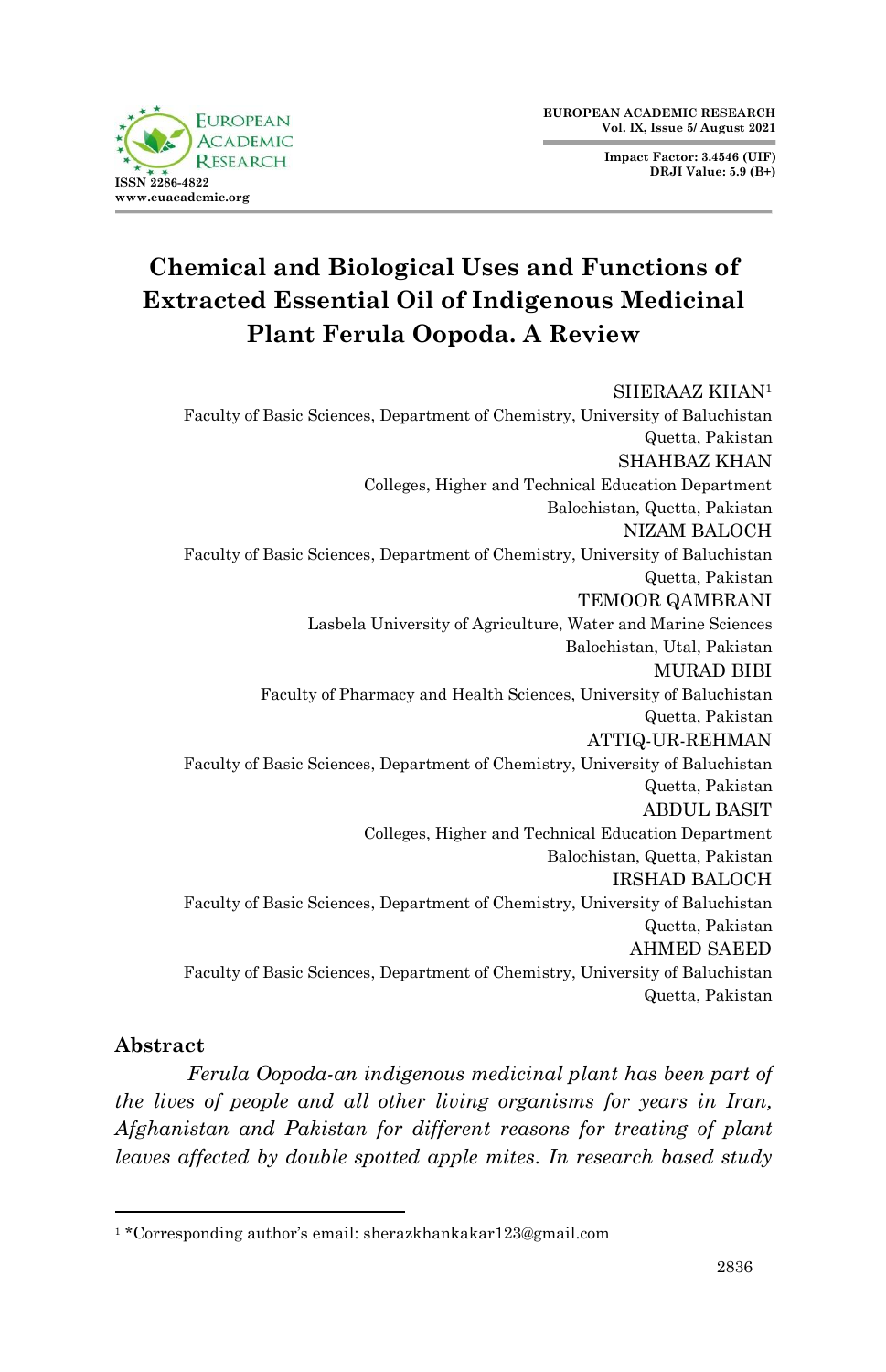*the essential oil of Ferula Oopoda is extracted by the method of steam distillation through the Clevenger apparatus. Many dilutions of the pure essential oil of this plant has been produced along with solvent and checked on various life cycle stages of double spotted mites that are eggs, nymphs and adults at different intervals of time. Essential extracted oil dilutions are arranged at different ratios ranging from 1:10ml to 1:100000ml. The hatching rates of eggs, mortality rates of nymphs and adults has been analyzed at different intervals of time from 12 hours to 72 hours. Furthermore, Control group, Propagate, Hatching and Mortality Rates have been compared with the extracted essential oil of indigenous medicinal plant Ferula Oopoda. The research based studies showed that the extracted essential oil of Ferula Oopoda has shown a little bit tendency to kill bacterium, virus and fungus which have been hazardous to the health of human beings and all other living organisms for years. Actually the results of extracted essential oil of Ferula Oopoda at various dilutions to nymphs and adults of double spotted mites excessed more other than green pesticides. In long term research based studies, it will be helpful to pave path for future medicinal plants based miticides for broad sale utilization and this study will also be helpful for the new generation.*

**Keywords**: Ferula Oopoda, Indigenous Medicinal Plant, Extracted Essential Oil, Hydro-distillation, Clevenger Apparatus and Double Spotted Apple Mites.

### **INTRODUCTION:**

*Ferula Oopoda* belongs to the *Apiaceae Family* which is commonly used for medicinal purposes internationally and it is naturally occurring and is available all around the Central Asian Countries such as Afghanistan, Iran and Pakistan<sup>1</sup>. Ferula famous plant of family *Apiaceae Family* and these plant genera have great active substance esquiterpene. This plant is used as we know in today's world for such harsh diseases and many of the medicines have negative effects on our health and as well as on our atmosphere that is why herbal and natural plants have key role in the field of health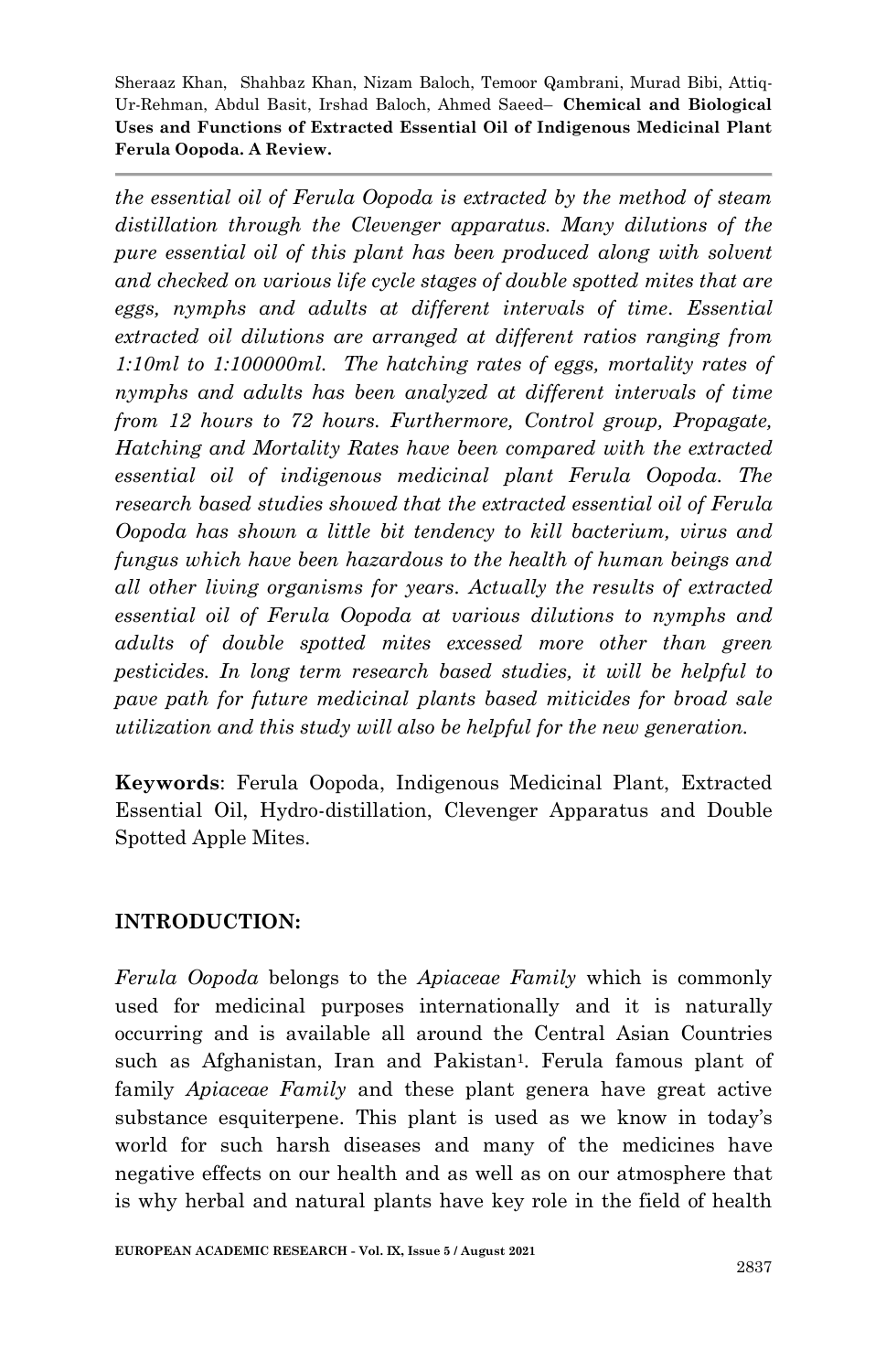and pharmaceutical industries 2. In Iran chemists and botanists have worked for a long time to find out the oils from this plant and its other family members it has got monoterpene biterpenes, triterpenes, sesquiterpenes, besides that it has glucosides which are of very much importance <sup>3</sup>. The compounds found in Ferula Ooppoda is approximately eleven, including monoterpene glucosides, four five sesquiterpenes, one phenolic acid glucoside and uridine. So far one dimensional and two dimensional Nuclear Magnetic Resonance Spectroscopy techniques have been applied and the data is saved in various research articles by different authors. Moreover, its chemotherapeutic importance has also been indicated <sup>4</sup>. Ferula is the most important genera of Umbelliferae family and has 133 species which are distributed throughout Mediterranean as well as Central Asian areas respectively 5. The flora in Iran contains of 30 species of ferula and in which fifteen are endemics and popular Persian name ―Koma‖ is given to these endemics species 6. Some of the *Ferula Oopoda* species has been used since ancient times in folk medicines for the purpose of their sedative, tonic, aphrodisiac and digestive qualities 7. Some of the species of *Ferula Oopoda* have also been used for the remedy of intestinal worms and piles at various regions of Turkey 8. Some of the sesquiterpene lactones have also been isolated and reported from the seeds and roots of *Ferula Oopoda* plant 9. *Ferula Oopoda* is also found in temperate zones of Northern Baluchistan which grows to the maximum height of two meters 10. Commonly *Ferula Oopoda* has about 170 species in the largest genera known as *Apiaceae Family* <sup>11</sup>.

# **CHEMICAL AND BIOLOGICAL SIGNIFICANCE OF ESSENTIAL OIL OF** *FERULA OOPODA***:**

The essential oil of *Ferula Oopoda* species are vital source of aromatic resins which made them more important and useful for industries of cosmetics 12. Sesquiterpenes Lactone which is the class of Terpenoids made up of isoprene units having molecular formula (C5H8) has bitter, stable and colorless properties 13,14. *Ferula Oopoda* is the secondary metabolites with the lipophilic role and isolated from *Apiaceae Family* plant with which *Ferula Oopoda* belongs at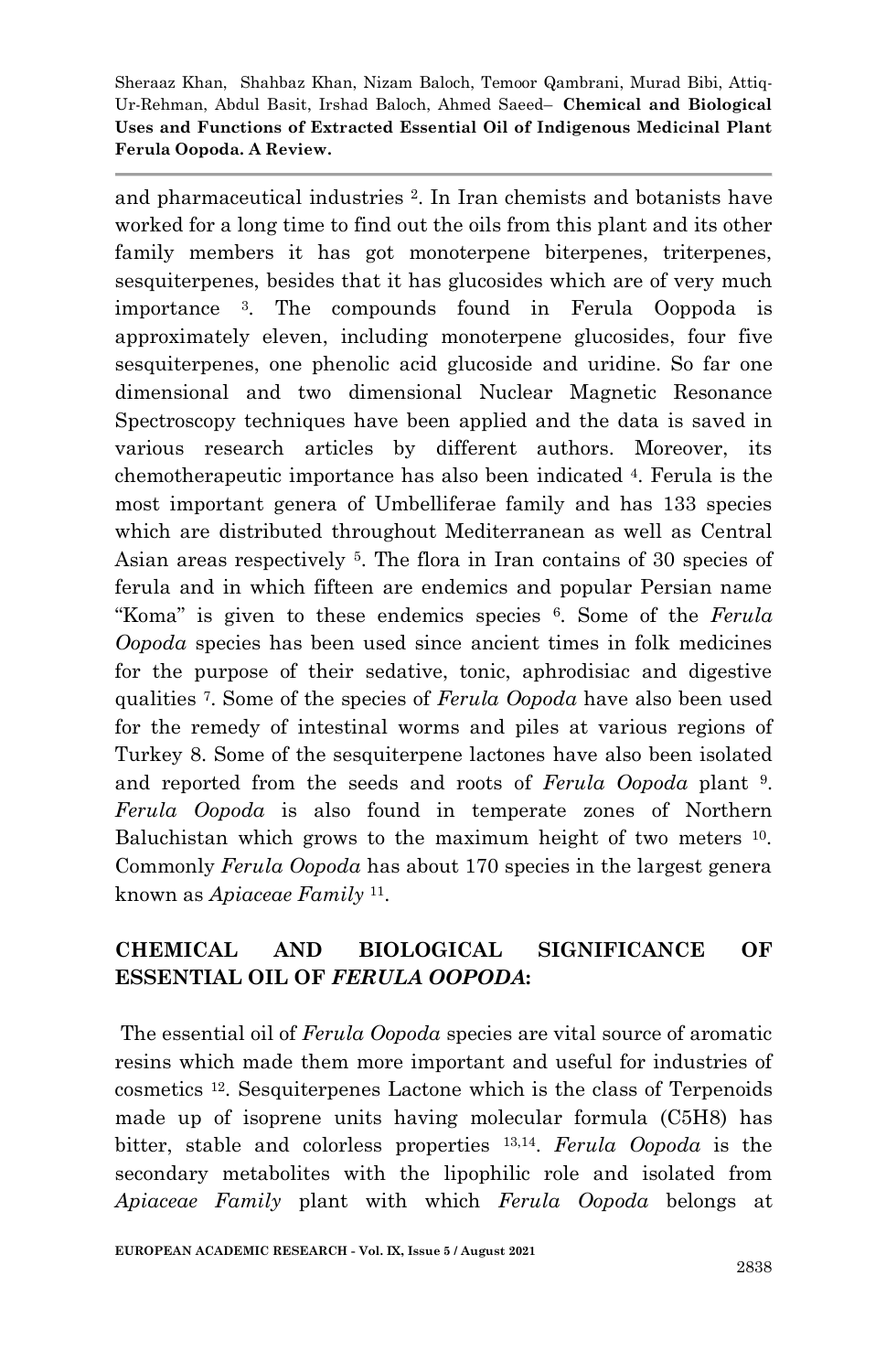concentration of exceedingly 1% of dry weight of plant 15. Sesquiterpene lactones are the active constituents of the variety of medicinal plants and traditionally used as medicine for the treatment of inflammatory disorders or diseases 16. Sesquiterpene lactones also possess huge varieties of pharmacological and biological qualities including antibacterial, cytotoxic, antiviral, antifungal and antiinflammatory activities 17,18. Terpenoids were actually extracted from the upper most portion of *Ferula Oopoda* boiss and the elucidation of their structures was done by the methods of 1dimensional and two dimensional Nuclear Magnetic Resonance Spectroscopy and all these terpenoids have their various qualities of antiviral, antifungal, antibacterial and anti-inflammatory treatment measures for years 19,20. Two newly sesquiterpenes were also reported in the extracted essential oil of indigenous medicinal plant *Ferula Oopoda* namely Feruhodin-A and Feruhodin-B  $^{21}$ . The structures of the two newly reported compounds were elucidated through NMR spectral lines in accordance with other sesquiterpenes 22. In the last ten years the events of the fungal infections in living organisms including human being specially those who were suffering in the skin disorders has increased in numbers. This incident occurred in the tropical and as well as subtropical states of the world; dermatophytes have been the most frequent pathogens. Furthermore, there was also increase in the number of cases of immune-compromised affectee which then frequently flourished profited and as well as superficial skin diseases reported as well 23. Fungi created such serious conditions of skin disorders in individuals and then all of them were suggested to transplantation of organs was given to all those with the acquired immunodeficiency syndrome was reported as well in persons and patients in intensive care units among others 24. Thus the fungal disorders have emerged as important health problem of public with a high economic cost in last years but various antimycotic remedies or treatments are present in the modern era or period and all these medicines uses are limited due to number of factors such as low solubility, lessened potency, emergency of resistant strains and medicines toxicity in parts of their intensive prophylactic utilizations <sup>25</sup>. Hence, despite the development in medicines, there is transparent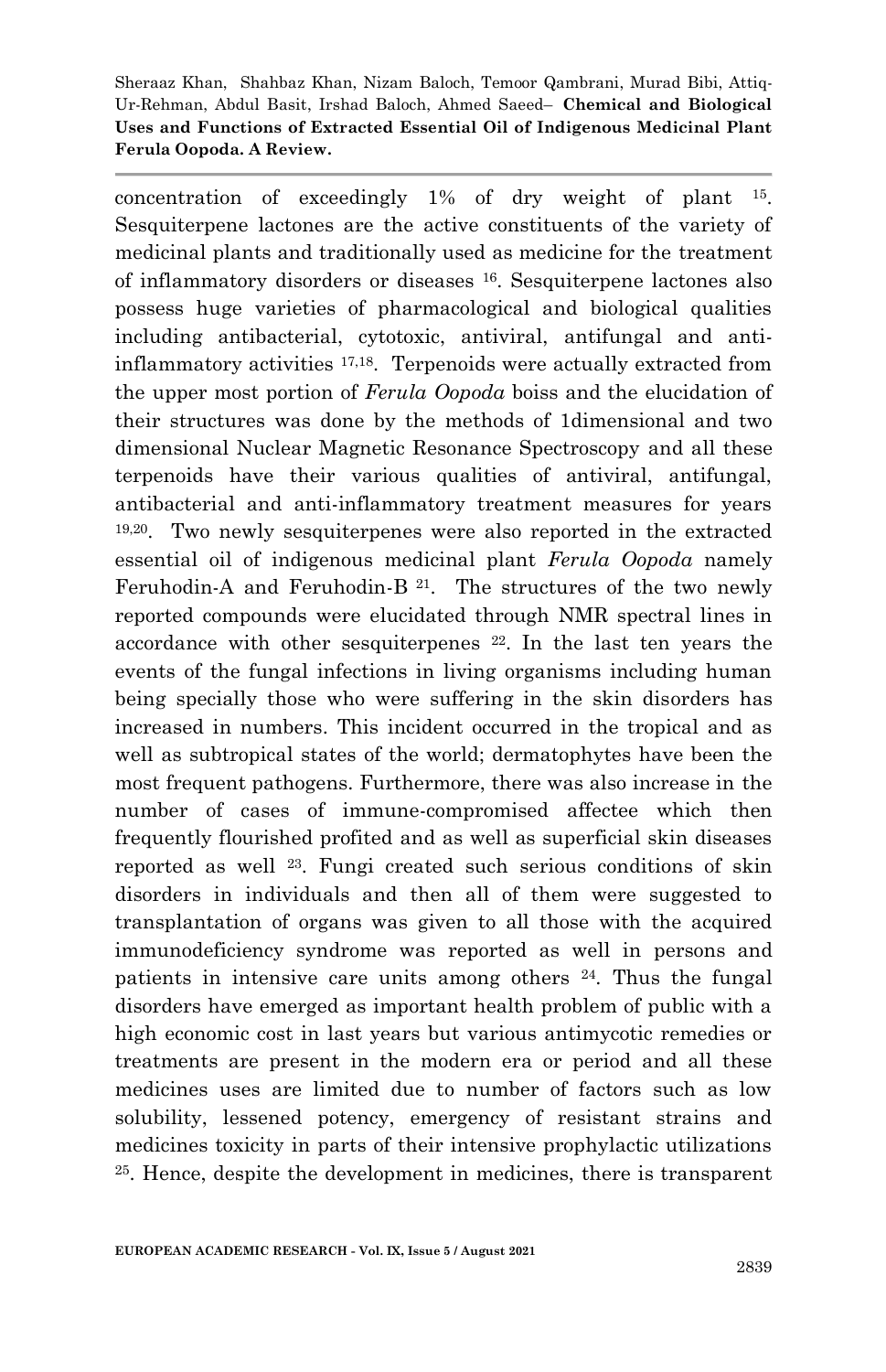need for the discovery of alternatives as novice, safe and most antifungal agents from medicinal plants such as *Ferula Oopoda* <sup>26</sup>.

# **CHEMICAL AND BIOLOGICAL USES AND FUNCTIONS OF ESSENTIAL OIL OF** *FERULAOOPODA***:**

Those plants which have been used in traditional medicines usually contains an important source of new biologically active compounds such as sesquiterpene lactones from the aerial parts of *Ferula Oopoda*  plant 27. All the natural products which are standardized extracted materials of plants which provide or release unlimited ways for the productivity of medical items due to the contrast presence of chemical innovations <sup>28</sup>. Recently several researches on the evolution of antifungal qualities of plants extracted items have been brought out and a number of reports on new anti-fungal items from plants extracted items were reported 29. The extracted essential oils of indigenous medicinal plants constitute one of the most dominant groups, not only for their activity but the synergic effect of it as well when combined with prepared medical doses <sup>30</sup>. Many of the species of *Apiaceae Family* in which *Ferula Oopoda* is one of the species of this family are source of the resins of gums used for medicinal purposes due to which the species of *Apiaceae Family* used as traditional medicines for dermatic diseases, stomach disorders and as well as high temperature of the bodies 31. Anti-carcinogenic, toxicity of cells or tissues and as well as hormonal effects have also been observed in plants of the *Apiaceae Family* and some of the properties and activities of the derivatives of the genus concerned such as sesquiterpene lactones which acts as an adverse agent the receptors <sup>32</sup>. The extracted essential oil of plant materials which is considered as metabolitic are now considered as invaluable constituents that have vigorous therapetic potentials <sup>33</sup>. It is observed that naturally occurring metabolitic agents present in plants have pharmacological qualities that have been used by man since last decade and is now the main and dominant aim of drugs or medicines flourishment 34. With an increasing rate and of medicinal plant internationally, the rate of extracted materials of plants have been rised up <sup>35</sup>. All the bioactive compounds have been reported to decrease post state hyper-glycemia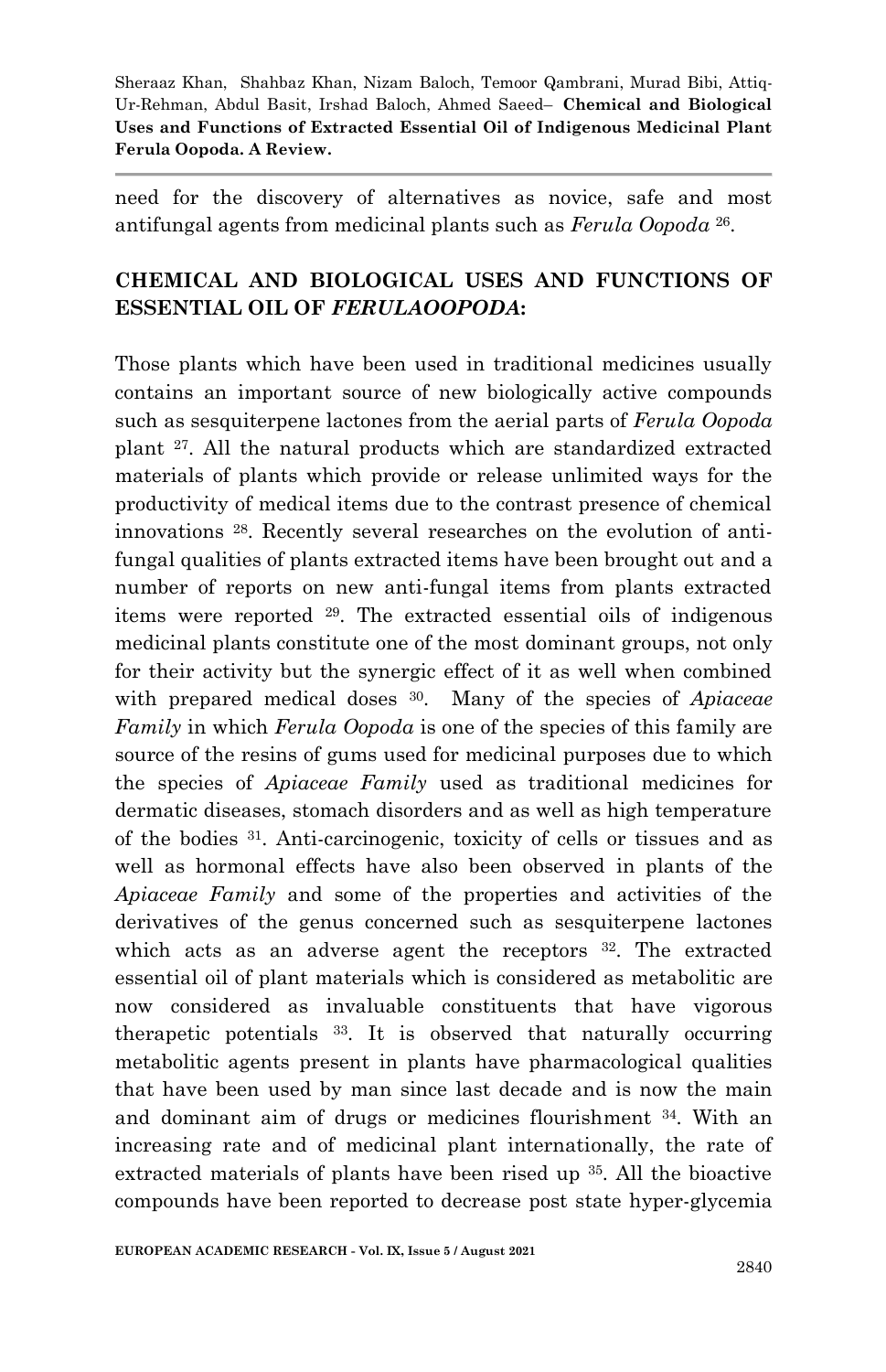by the way of inhibition of carbohydrates digestion catalyst or enzyme, therefore to delay the absorption of glucose. It has been observed that the glucose digestion inhibition and subsequent absorption in the intestinal tract would be useful for the patients of diabetes to regulate glucose level of blood during abnormal conditions <sup>36</sup>. The controlling of cholinesterase has been noted and reported positively impact or effect on the long term or long period progression of neuro degenerating diseases and in this regard the extracted compounds of plants help to inhibit such type of disorders 37. One of the extracted compounds of plants that is from the plant of *Galanthus Woronoeii* and this compound is used for the remedy and treatment of the neuro diseases or disorders <sup>38</sup>. *Ferula Oopoda* which is an important medicinal plant and specie of *Apiaceae Family* has been used as traditional medicines for years for many of the other remedies such as severe cough, suffocation, respiratory diseases, intestinal worms, piles or hemorrhoids, and as well as all the digestive problems 39.

### **CONCLUSION:**

The extracted essential oil of *Ferula Oopoda* is important and vital source of aromatic resins which is used in cosmetic industries. Besides this the essential oil also contains different types of terpenoids such as sesquiterpenes lactones which is the main and dominant compound obtained from essential oil of *Ferula Oopoda* traditionally acts as medicines for bacterial, viral, inflammatory, cytotoxic as well as fungal disorders or diseases in living organisms including human beings. The essential oil extracted from *Ferula Oopoda* through steam distillation is most active in first 12 to 24 hours but with passage of time the extracted oil of *Ferula Oopoda* plant becomes weak in activity due to high volatility rate. The activity of extracted essential oil also decreases with increasing dilutions ratios from 1:10ml to 1:100000ml for various chemical and biological purposes. The extracted essential oil of *Ferula Oopoda* acts as secondary metabolites with lipophilic character at concentration exceedingly 1% of dry weight of the plant of *Ferula Oopoda*. The extracted essential oil has also been showed a little bit tendency to kill the eggs, nymphs and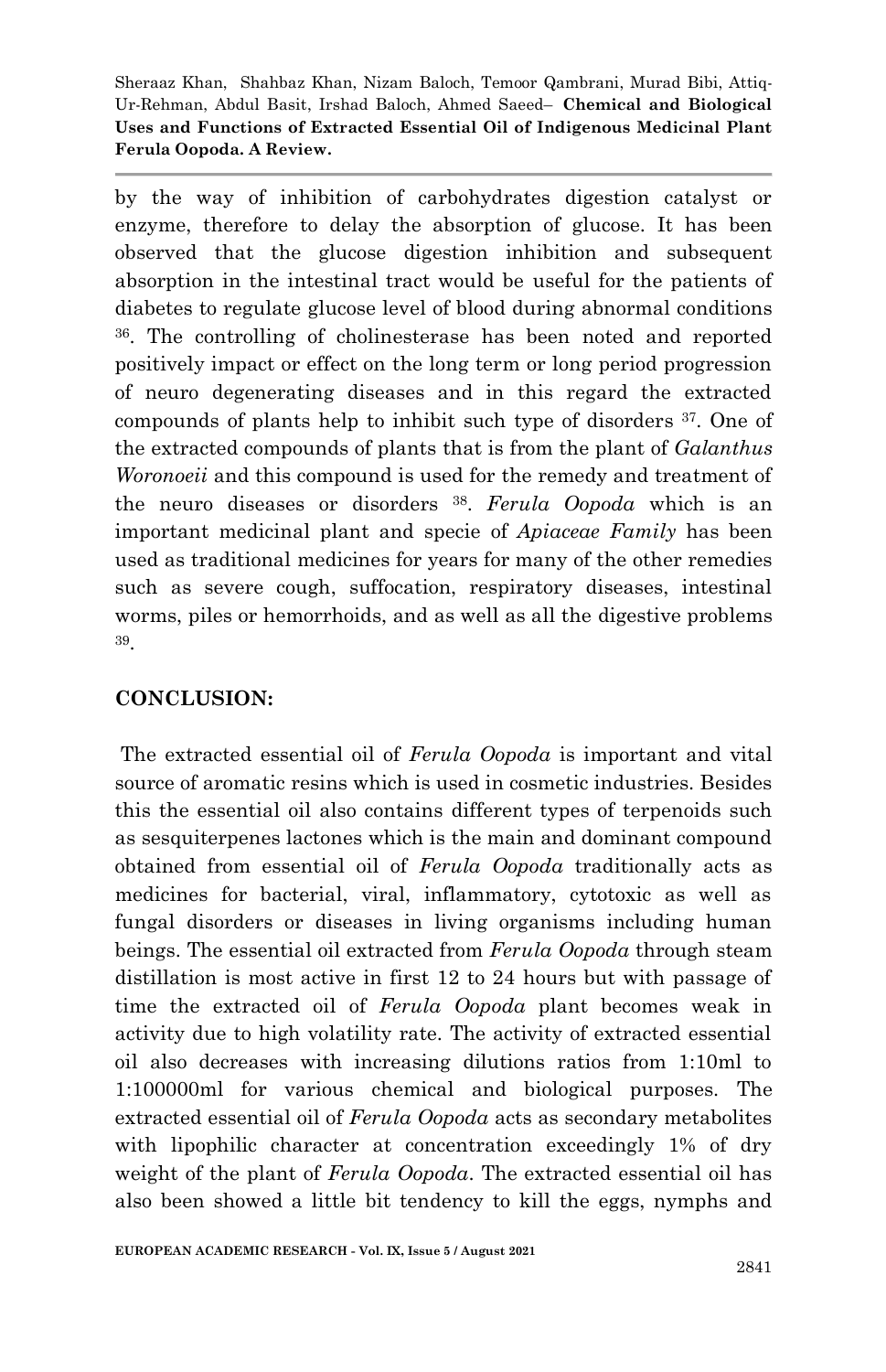adults of two spotted apple mites. In long term research based studies, the extracted essential oil of *Ferula Oopoda* has an enormous role and importance for the lives of living organisms and further research based study will also be helpful for the new generation in future.

#### **ACKNOWLEDGEMENT:**

The author of this review paper is extremely thankful to the Department of Chemistry, University of Balochistan, Quetta for providing internet facilities as well as all of the support and assistance related to Research Work and Task. The author is thankful to the respected teachers, colleagues and friends as well who helped and cooperated a lot in each and every dimension of the Research Work.

#### **REFERENCES:**

- 1. Chemical constituents from *Ferula Oopoda* (Boiss. & Bush) Boiss Sheikh Zain Ul Abidina, Abidah Parveena, Raees Khana, Mushtaq Ahmada, Ikhlas A. Khanb (2013),14%,503-531X.2013.
- 2. Chemical Composition of the Essential Oils of *Ferula Oopoda* (Boiss. & Buhse) Boiss. And Ferula badghysi (Korovin.) from Iran M.R. Akhgar , M. Moradalizadeh , A. Faghihi-Zarandi b & P. Rajaei c a Department of Chemistry, Faculty of Science, Kerman Branch , Islamic Azad University, Kerman , Iran (2015),10. 1080/0972060X.2015.
- 3. Jamal Kasaian, Milad Iranshahy, Milena Masullo, Sonia Piacente, Fatemeh Ebrahimi & Mehrdad Iranshahi (2014) Sesquiterpene lactones from *Ferula Oopoda* and their cytotoxic properties, Journal of Asian Natural Products Research, 16:3, 248-253, DOI
- 4. Mehrdad Iranshahi1, Farhad Kalategi2, Amirhossein Sahebkar3, Alireza Sardashti2, and Bernd Schneider4, 10.1016/J.indcrop.2018.12.012,129,(350-394), (2019).
- 5. Mozaffarian, V.(1983). Family of Umbelliferae in the Iran, keys and distribution. Research Institution of forests and rangelands press, Tehran, pp.114-116.
- 6. Mozaffarian, V. (1996). Dictionary of of Iranian Plant names. Farhang Moaser, Tehran, pp. 228-230.
- 7. M.R. Akhtar, M. Moradalizadeh a , A. Faghihi-Zarandi b & P. Rajaei c a Department of Chemistry, Faculty of Science, Kerman Branch , Islamic Azad University , Kerman , Iran, (2018) 21:2, 420-429.
- 8. Serkerov, S.V., Rikhlevska, U., Aleskerova, A.N. *et al.* A new guaianolide Opoferzin from the roots of *Ferula Oopoda*. *Chem Nat Compd* **27,** 274–275 (1991). [https://doi.org/10.1007/BF00630307.](https://doi.org/10.1007/BF00630307)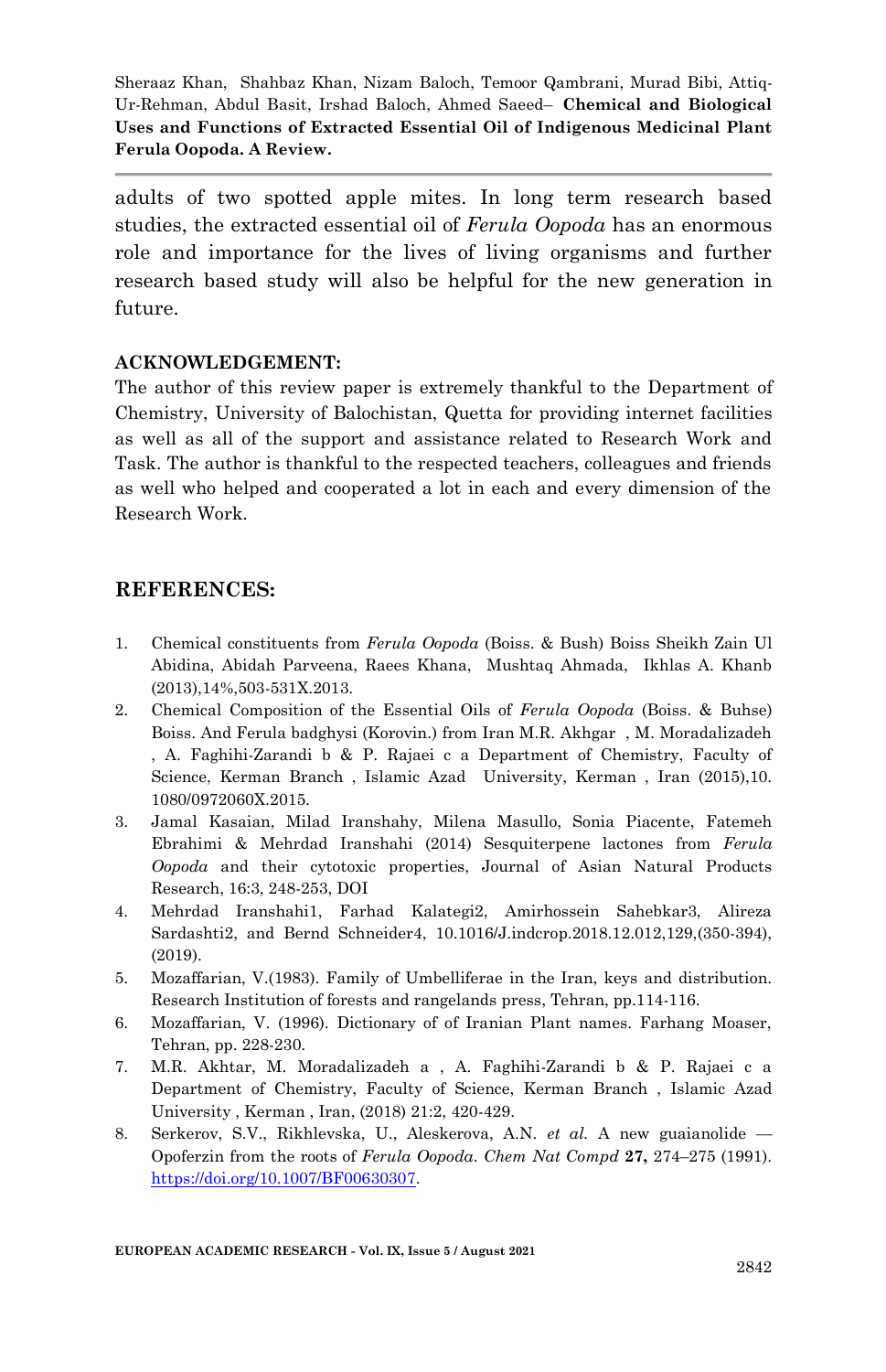- 9. Serkerov, S.V. Badkhysidin A new sesquiterpene lactone from the roots of *Ferula Oopoda*. *Chem Nat Compd* **8,** 181–183 (1972). [https://doi.org/10.1007/BF00565296.](https://doi.org/10.1007/BF00565296)
- 10. Sayed Majid Bagheri, Amir Hussain, Ahmed Reza Goheri, Maryam Malmir and Mehrdad Iranshahi, ‗Evaluation of cytotoxicity of Iranian Medicinal ferula species' Pharmaceutical Biology, 48(3), 242-246, 2010.
- 11. Younus Panahi, Saadat Hussaini, Nahid Khalili, Effat naimi, Muhammad Majeed, Amir Hussain , 34(6),1101-1108, December 01,2015.
- 12. M.G Pimenov, M.V Loonov, Turk. J. Bot. 2004, 28, 139.
- 13. E. Rodinguez, G.H.N. Towersa, and J.C. Mftcheu, Phytochemistry 15, 1573 (1976).
- 14. S.V Serkerove , A.N Alskerove , D.M Akhmedove and F.A Rasulove, Chem. Not. Comp. 28, 248 (1992).
- 15. M. Iranshahi, S.T Hosseni. A.R shahverdi, K. Molazade, S. Suleman khan and V.U Ahmedm, Phytochemistry 69, 2753 (2008).
- 16. A. Ghantous, H. Gali Muhtasib, H. Vuorela, N.A Saliba and N. Darwiche, Drug Discov. Today 15, 668 (2010).
- 17. D. Chauterverdi, Sesquiterpene lactones structural diversity and their biological activities, opportunities, challenges and scope of natural products in medicinal chemistry, 1st ed., (research Singpost, Kerala, 2011).
- 18. M.R.O Kreuger, S. Grootjans, M.W. Biawatti, P. Vandenebeele, and K. D'Herde, Anti-Cancer Drugs 23, 883 (2012).
- 19. Shazia Iqbal, Sultana Arifeen, Ali Akbar, Shaista Zahoor, Saima Maher, Noreen Khan, Hafsa Anwar and Asif Sajjad, Phytochemical Screening and Antibacterial Assay of the crude extracts and fractions of Ferula Oopoda, Pure and Applied Biology, 8(1), 742-749, 2019.
- 20. Tokur-Olmez, Kaplaner E, Ozturk M, Ullah Z and Duru M.E, Fatty Acid Profile of four Ganoderma species collected from various host trees with chemometric approach, Biochemical Systematics and Ecology, 78, 91-97, 2018.
- 21. C.V Haaftan, C.C Duke, A.M Weerheim, N.P.M Smith, P.M.M Van Haard, F. Darroudi and B.J.M.Z Trimbos, J. Exp. Clin. Cancer Rex. 30, 29 (2011).
- 22. A.A Sallan, Y. Hitptsuyanagi, E.S Mansour, A.F Ahmed, S. Gedara, H. Fukaya and K. Takeya, Helv. Chim. Acta. 93, 48 (2010).
- 23. Pfaller and M.A Dickema, 2007. Epidemiology of invasive candidiasis, a persistent public health problem, clinical microbial review. 20, 133-136.
- 24. Mathew , B.P Nath. 2009. Recent approaches to antifungal therapy for invasive mycoses. Chemical Medical Chemistry 4. 310-323.
- 25. Bestert, J. Schaller, M. Korting, H.C Evans-2001. Current and future approaches to antimycotic remedy in the era of resistant fungi. International Journal Of Antimicrobial Agents. 17, 81-91.
- 26. Abad, M.J. Ansuategei, M.Bermejo 2007. Active Antifungal Substances From Natural Suurces, Arkivok 7, 116-145.
- 27. Portillo, A. Vila R. Adzet T.Cafigueral s. 2001. Antifungal activity of Paraguayan plants used in traditional medicines. J. Ethnopharmacol. 76, 93-98.
- 28. Cos. P. ,Vlietinck, D. Maes and Vander Berge, 2006. Anti infective potential of natural products, Ethnopharmacol. 106, 290-302.